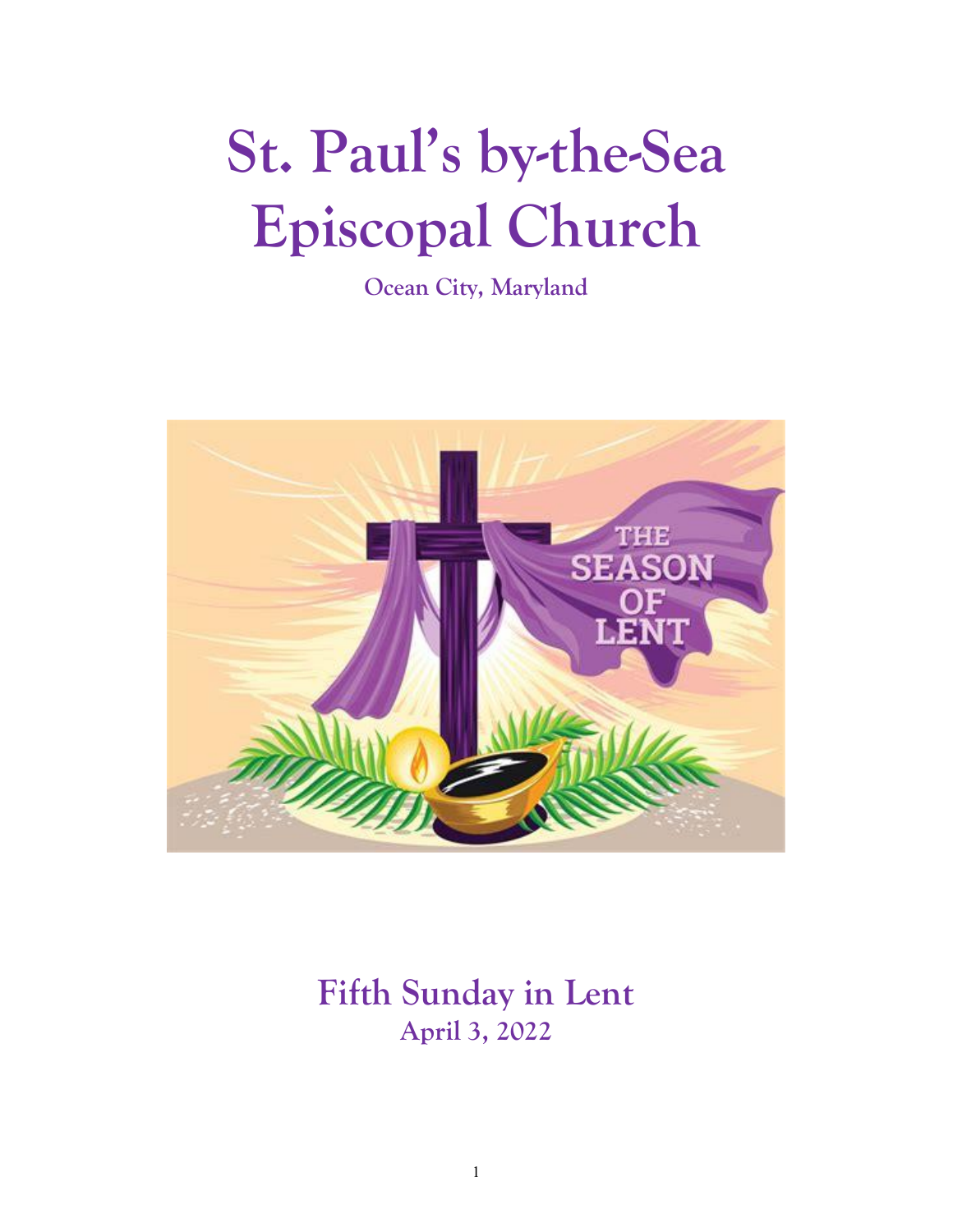## Holy Eucharist—Rite II

*Surely the presence of the Lord is in this place. I can feel His mighty power and His grace. I can hear the brush of angel's wings, I see glory on each face. Surely the presence of the Lord is in this place.*

### Processional Hymn: **Hymnal 1982, #441**

1 In the cross of Christ I glory, towering o'er the wrecks of time; All the light of sacred story gathers round its head sublime.

2 When the woes of life o'ertake me, hopes deceive, and fears annoy, never shall the cross forsake me, lo, it glows with peace and joy.

3 When the sun of bliss is beaming light and love upon my way, from the cross the radiance streaming adds new luster to the day.

4 Bane and blessing, pain and pleasure, by the cross are sanctified; peace is there that knows no measure, joys that through all time abide.

5 In the cross of Christ I glory, towering o'er the wrecks of time; all the light of sacred story gathers round its head sublime.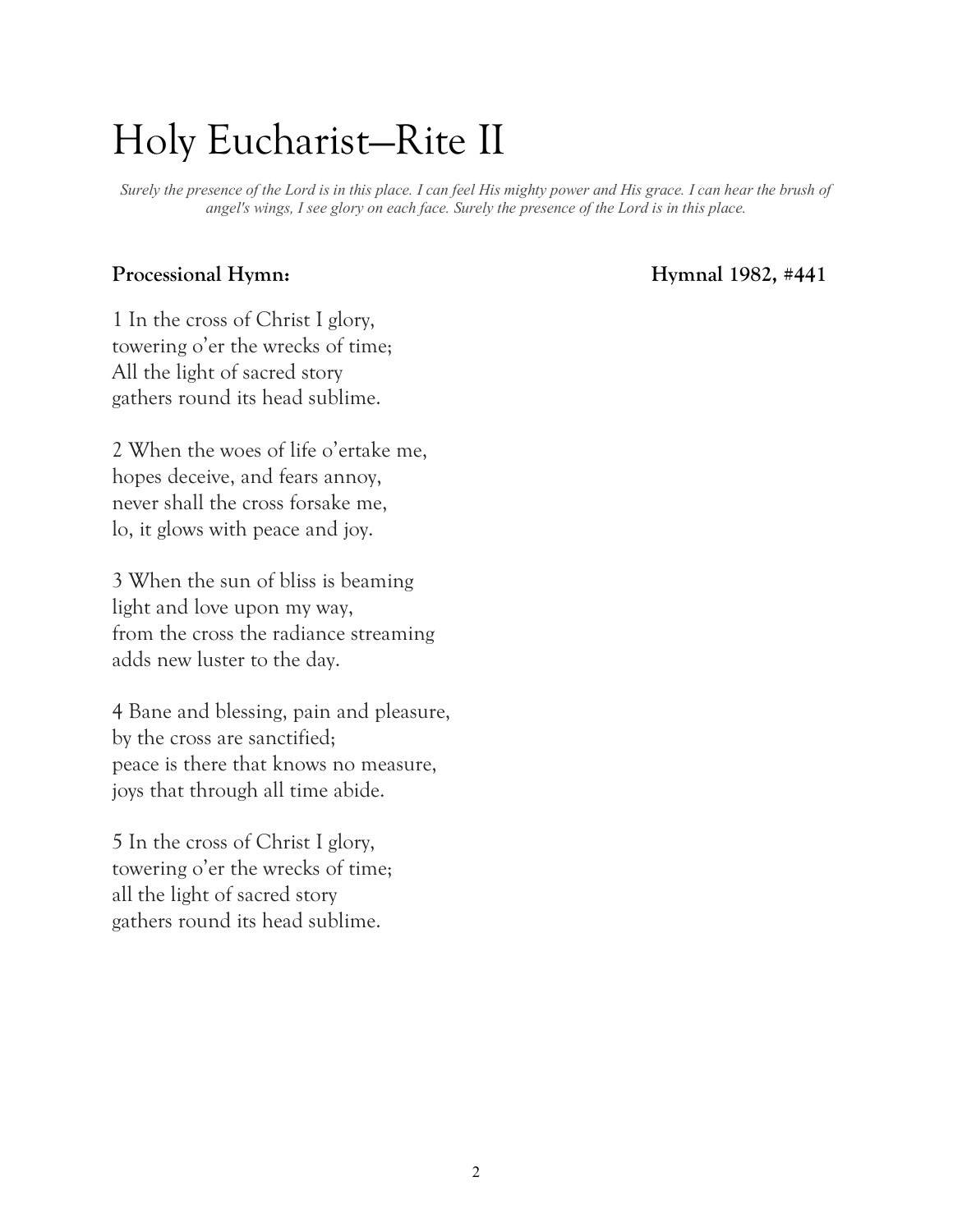### **The Word of God**

*The people standing, the Celebrant says*

Bless the Lord who forgives all our sins; *People* His mercy endures for ever.

*The Celebrant may say*

Almighty God, to you all hearts are open, all desires known, and from you no secrets are hid: Cleanse the thoughts of our hearts by the inspiration of your Holy Spirit, that we may perfectly love you, and worthily magnify your holy Name; through Christ our Lord. *Amen.*

### **The Collect of the Day**

*The Celebrant says to the people*

The Lord be with you. *People* And also with you. *Celebrant* Let us pray.

### *The Celebrant says the Collect.*

Almighty God, you alone can bring into order the unruly wills and affections of sinners: Grant your people grace to love what you command and desire what you promise; that, among the swift and varied changes of the world, our hearts may surely there be fixed where true joys are to be found; through Jesus Christ our Lord, who lives and reigns with you and the Holy Spirit, one God, now and for ever. A*men.*

### **The Lessons**

*The people sit. One or two Lessons, as appointed, are read, the Reader first saying*

*A Reading (Lesson) from the Book of Isaiah, the 43rd chapter beginning at the sixteenth verse*

<sup>16</sup>Thus says the Lord, who makes a way in the sea, a path in the mighty waters,  $\frac{17}{10}$ who brings out chariot and horse, army and warrior; they lie down, they cannot rise, they are extinguished, quenched like a wick:<sup>18</sup>Do not remember the former things, or consider the things of old. <sup>19</sup>I am about to do a new thing; now it springs forth, do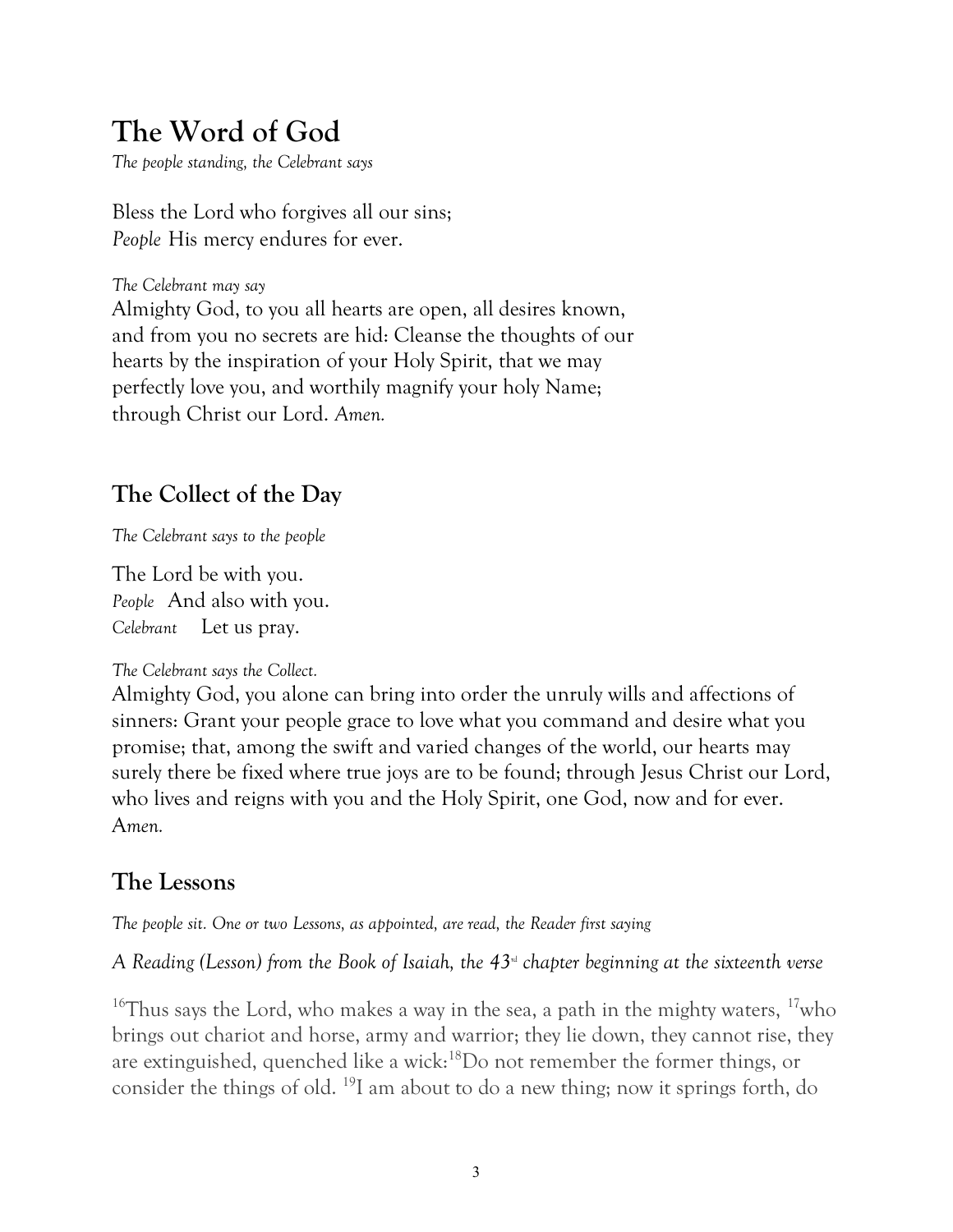you not perceive it? I will make a way in the wilderness and rivers in the desert. <sup>20</sup>The wild animals will honor me, the jackals and the ostriches; for I give water in the wilderness, rivers in the desert, to give drink to my chosen people,  $2^1$ the people whom I formed for myself so that they might declare my praise.

*After each Reading, the Reader may say* The Word of the Lord. *People* Thanks be to God.

### **Psalm** 126

<sup>1</sup> When the Lord restored the fortunes of Zion,  $*$  then were we like those who dream. <sup>2</sup> Then was our mouth filled with laughter, \* and our tongue with shouts of joy.  $3$  Then they said among the nations,  $*$  "The Lord has done great things for them." <sup>4</sup> The Lord has done great things for us,  $*$  and we are glad indeed.  $5$  Restore our fortunes, O Lord,  $*$  like the watercourses of the Negev. <sup>6</sup> Those who sowed with tears  $*$  will reap with songs of joy. <sup>7</sup> Those who go out weeping, carrying the seed, \* will come again with joy, shouldering their sheaves.

### **Epistle**

### *A Reading (Lesson) from Philippians, the 3 rd chapter beginning at the fourth verse.*

<sup>4</sup>If anyone else has reason to be confident in the flesh, I have more: <sup>5</sup>circumcised on the eighth day, a member of the people of Israel, of the tribe of Benjamin, a Hebrew born of Hebrews; as to the law, a Pharisee; <sup>6</sup>as to zeal, a persecutor of the church; as to righteousness under the law, blameless. <sup>7</sup>Yet whatever gains I had, these I have come to regard as loss because of Christ. <sup>8</sup>More than that, I regard everything as loss because of the surpassing value of knowing Christ Jesus my Lord. For his sake I have suffered the loss of all things, and I regard them as rubbish, in order that I may gain Christ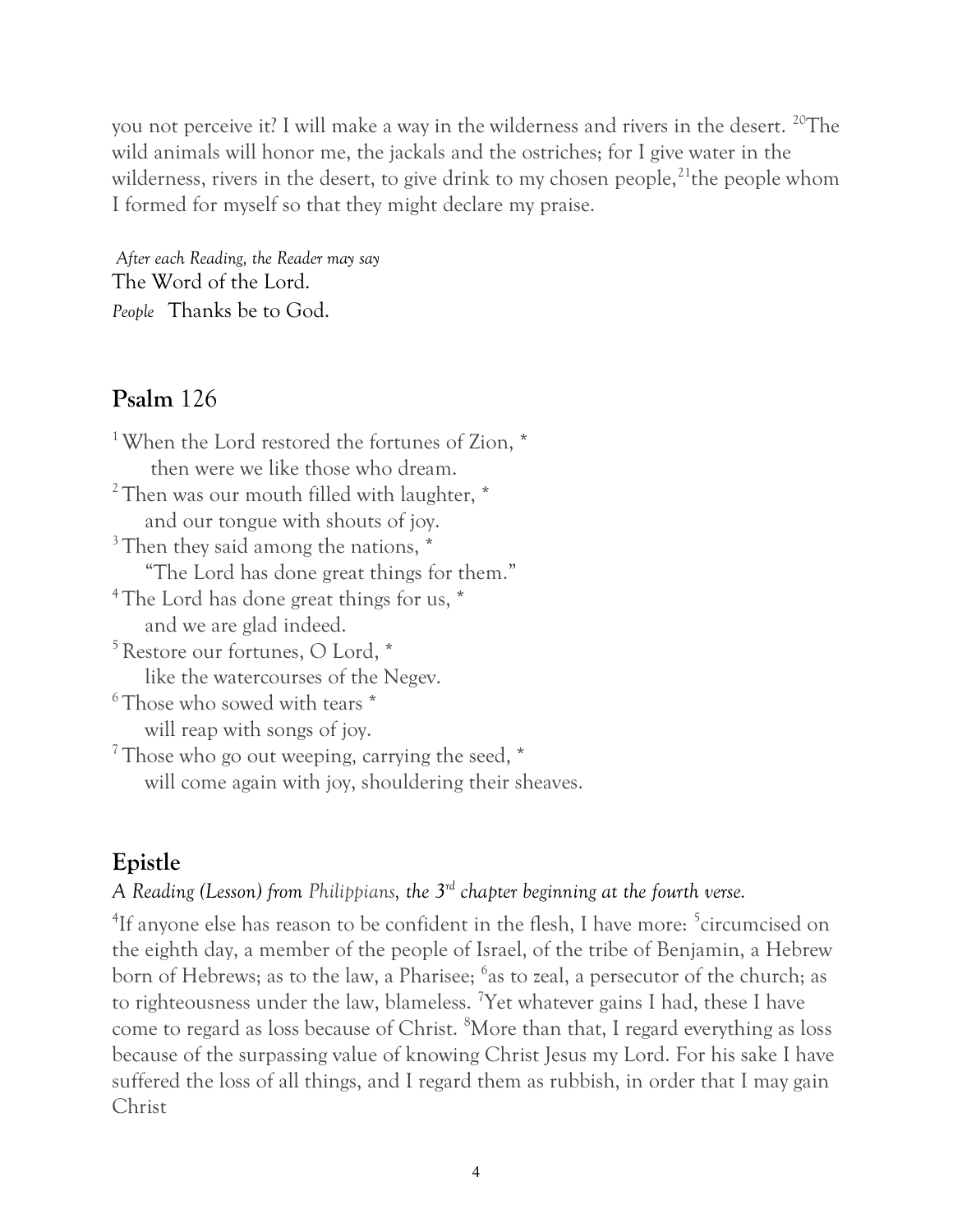<sup>9</sup> and be found in him, not having a righteousness of my own that comes from the law, but one that comes through faith in Christ, the righteousness from God based on faith. <sup>10</sup>I want to know Christ and the power of his resurrection and the sharing of his sufferings by becoming like him in his death, <sup>11</sup>if somehow I may attain the resurrection from the dead. <sup>12</sup>Not that I have already obtained this or have already reached the goal; but I press on to make it my own, because Christ Jesus has made me his own. <sup>13</sup>Beloved, I do not consider that I have made it my own; but this one thing I do: forgetting what lies behind and straining forward to what lies ahead, <sup>14</sup>I press on toward the goal for the prize of the heavenly call of God in Christ Jesus.

*After each Reading, the Reader may say* The Word of the Lord. *People* Thanks be to God.

1 When I survey the wondrous cross where the young Prince of Glory died, my richest gain I count but loss, and pour contempt on all my pride.

2 Forbid it, Lord, that I should boast, save in the cross of Christ, my God: all the vain things that charm me most, I sacrifice them to his blood.

3 See, from his head, his hands, his feet, sorrow and love flow mingled down! Did e'er such love and sorrow meet, or thorns compose so rich a crown?

4 Were the whole realm of nature mine, that were an offering far too small; love so amazing, so divine, demands my soul, my life, my all.

**Sequence Hymn: Hymnal 1982, #474**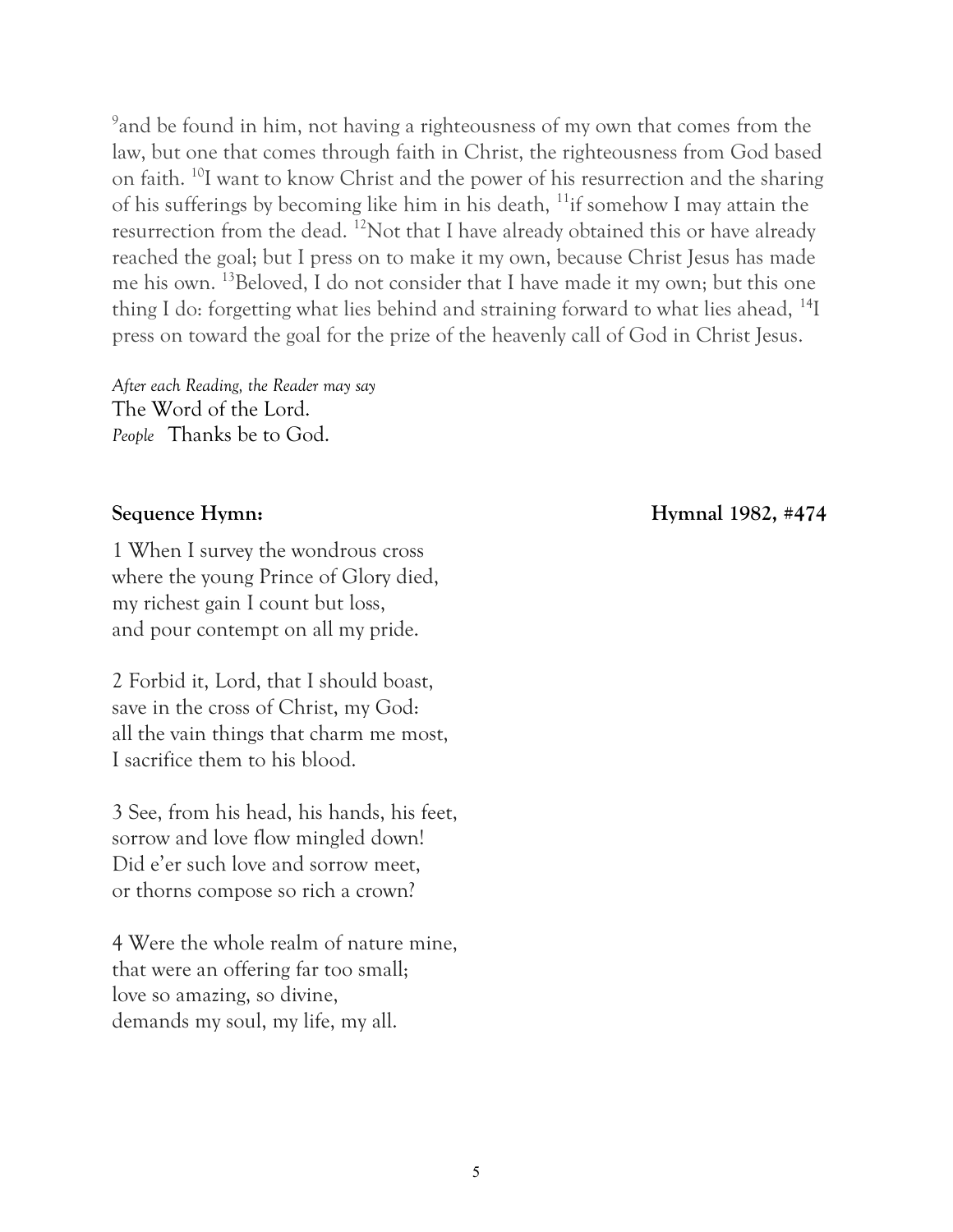### **Gospel**

*Then, all standing, the Deacon or a Priest reads the Gospel, first saying*

The Holy Gospel of our Lord Jesus Christ according to John. *People* Glory to you, Lord Christ.

<sup>1</sup>Six days before the Passover Jesus came to Bethany, the home of Lazarus, whom he had raised from the dead. <sup>2</sup>There they gave a dinner for him. Martha served, and Lazarus was one of those at the table with him.  $3$ Mary took a pound of costly perfume made of pure nard, anointed Jesus' feet, and wiped them with her hair. The house was filled with the fragrance of the perfume. <sup>4</sup>But Judas Iscariot, one of his disciples (the one who was about to betray him), said, <sup>5</sup> Why was this perfume not sold for three hundred denarii and the money given to the poor?" <sup>6</sup>(He said this not because he cared about the poor, but because he was a thief; he kept the common purse and used to steal what was put into it.)<sup>7</sup> Jesus said, "Leave her alone. She bought it so that she might keep it for the day of my burial. <sup>8</sup>You always have the poor with you, but you do not always have me."

*After the Gospel, the Reader says* The Gospel of the Lord. *People* Praise to you, Lord Christ.

### **The Sermon** *The Reverend Carl Mosley*

*On Sundays and other Major Feasts there follows, all standing*

### **The Nicene Creed**

We believe in one God, the Father, the Almighty, maker of heaven and earth, of all that is, seen and unseen. We believe in one Lord, Jesus Christ, the only Son of God, eternally begotten of the Father, God from God, Light from Light, true God from true God,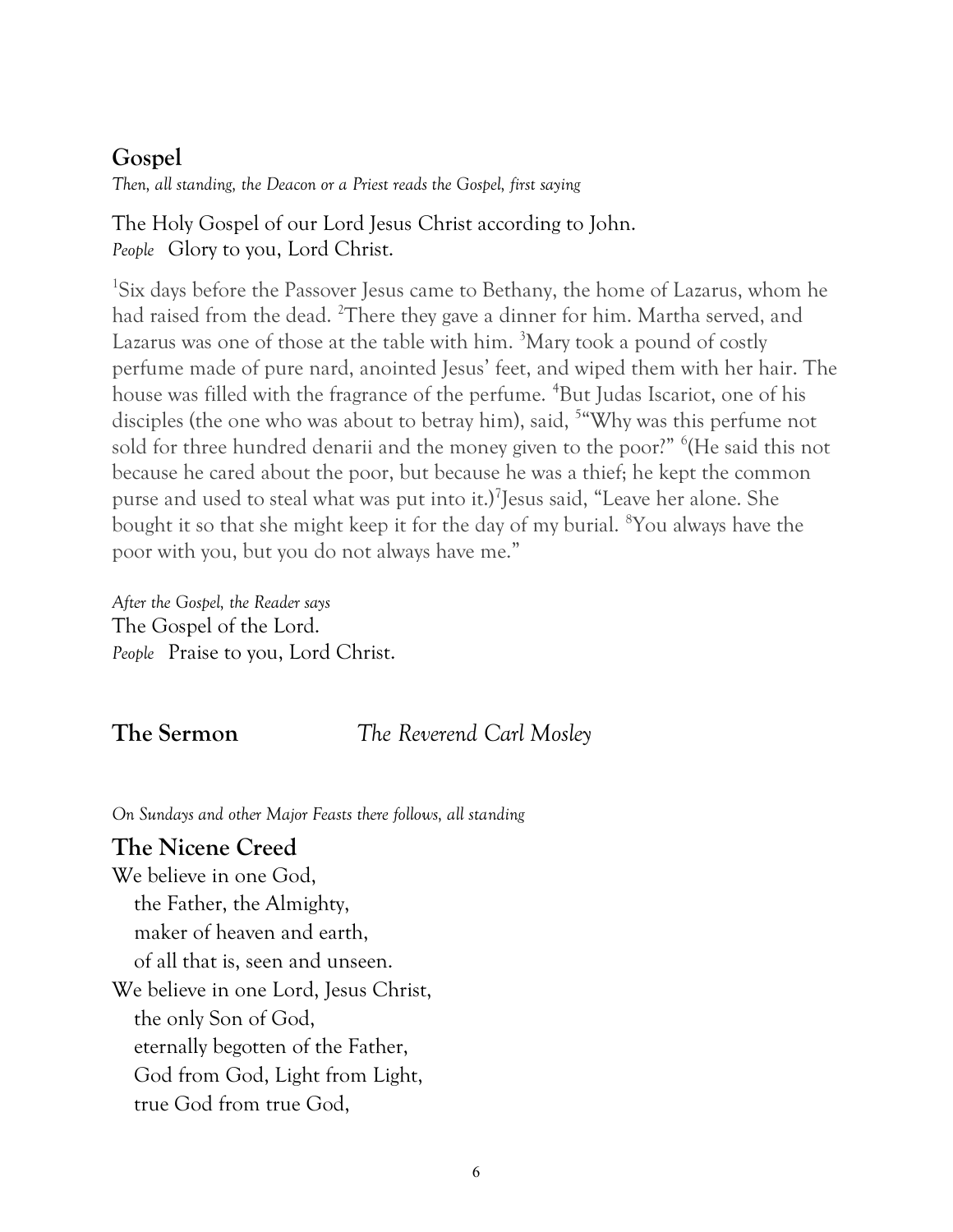begotten, not made, of one Being with the Father. Through him all things were made. For us and for our salvation he came down from heaven: by the power of the Holy Spirit he became incarnate from the Virgin Mary, and was made man. For our sake he was crucified under Pontius Pilate; he suffered death and was buried. On the third day he rose again in accordance with the Scriptures; he ascended into heaven and is seated at the right hand of the Father. He will come again in glory to judge the living and the dead, and his kingdom will have no end. We believe in the Holy Spirit, the Lord, the giver of life, who proceeds from the Father and the Son. With the Father and the Son he is worshiped and glorified. He has spoken through the Prophets. We believe in one holy catholic and apostolic Church. We acknowledge one baptism for the forgiveness of sins. We look for the resurrection of the dead, and the life of the world to come. *Amen*.

### **The Prayers of the People**

Form VI *The Leader and People pray responsively* 

In peace, we pray to you, Lord God. *Silence* 

For all people in their daily life and work; *For our families, friends, and neighbors, and for those who are alone.*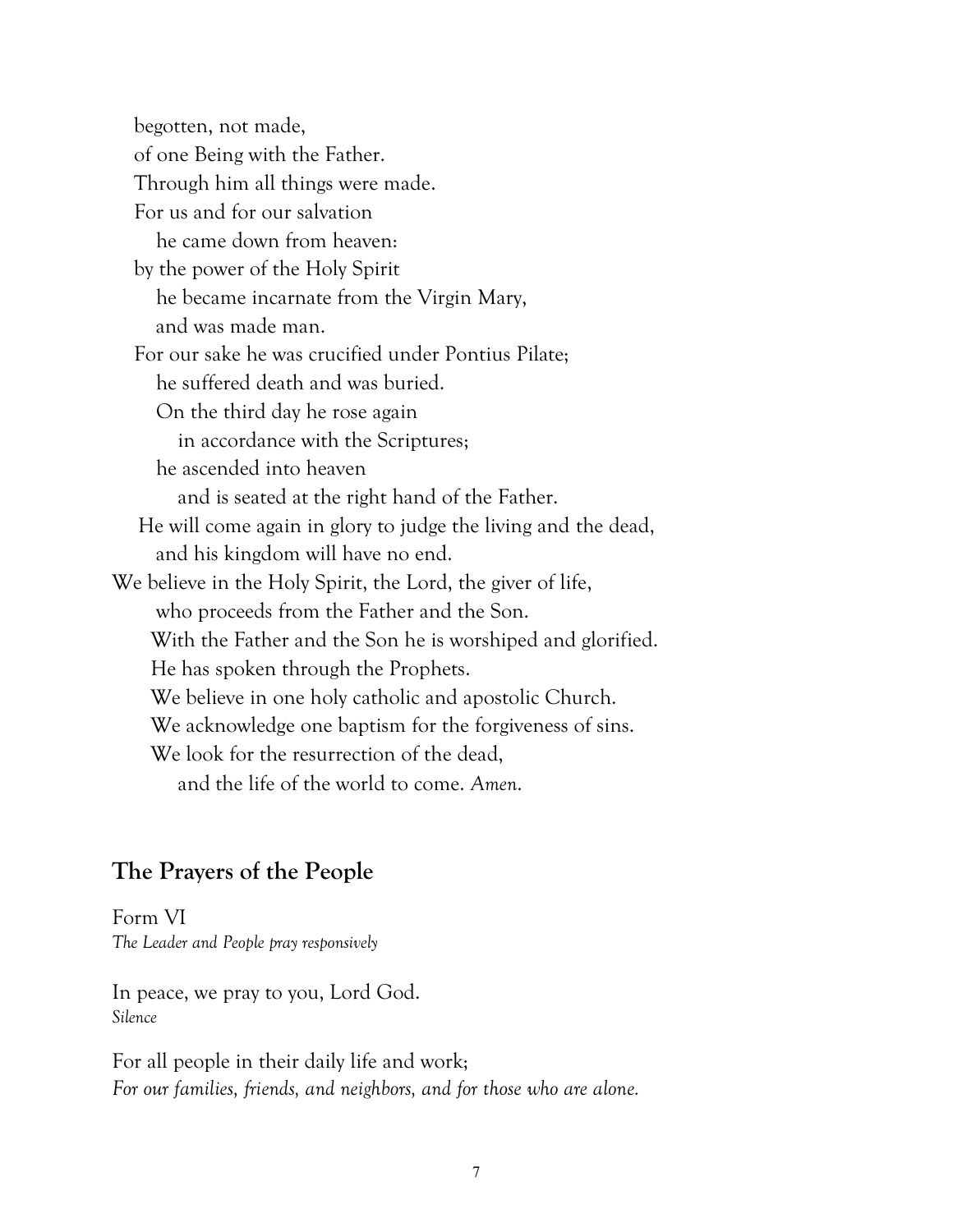For this community, the nation, and the world; *For all who work for justice, freedom, and peace.*

For the just and proper use of your creation; *For the victims of hunger, fear, injustice, and oppression.*

For all who are in danger, sorrow, or any kind of trouble; *For those who minister to the sick, the friendless, and the needy.*

For the peace and unity of the Church of God;

On the Diocesan Cycle of Prayer, we give thanks for the witness of God's people at St. Paul's, Berlin, and for their Rector, the Rev. Michael Moyer. God's blessing be upon Michael as he begins his new ministry in Japan. On the Local Faith Communities Prayer Cycle, we pray for Curtis United Methodist Church, Berlin. *For all who proclaim the Gospel, and all who seek the Truth.*

For Michael our Presiding Bishop, and Santosh our Bishop; and for all bishops and other ministers; *For all who serve God in his Church.*

For the special needs and concerns of this congregation. *Silence The People may add their own petitions* 

Hear us, Lord; *For your mercy is great.*

We thank you, Lord, for all the blessings of this life. *Silence The People may add their own thanksgivings* 

We pray for those celebrating birthdays this week, especially Madison Mitchell, Elsie MacMullin and Diane Savage; and for those celebrating anniversaries.

We will exalt you, O God our King; *And praise your Name for ever and ever.*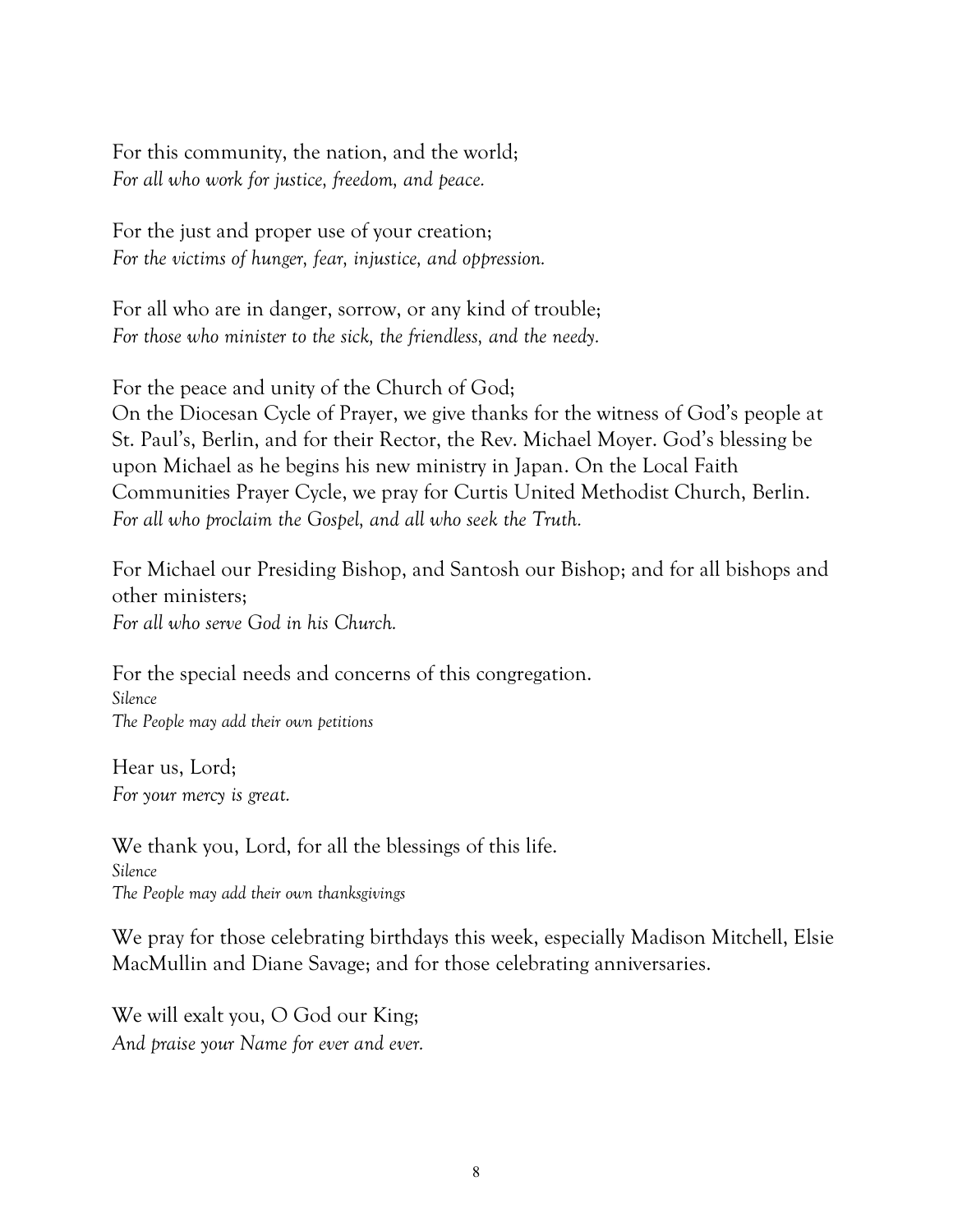We pray for all who have died, that they may have a place in your eternal kingdom. *Silence The People may add their own petitions* 

Lord, let your loving-kindness be upon them; *Who put their trust in you.*

#### *Diocesan Collect*, *said in unison*

Gracious God, through the movement of your Holy Spirit, strengthen us here at St. Paul's by-the-Sea and in the Diocese of Easton as an inviting and welcoming people; receive our worship, nurture our life in Christ that we may evermore faithfully serve all your people, both near and far; this we pray through Jesus Christ our Lord. Amen.

#### *Clergy Search Prayer, said in unison*

Gracious God, we are reminded of your gifts in and for all the children of the Church. Call on us now; use us, in service of your whole Church. As we work to call a new pastor to our congregation, may your Holy Spirit lead us to discern the gifts we seek and see those gifts clearly in candidates you are sending us. In our communications, interviews and meetings with them, may we find ourselves once again who we surely are in Christ Jesus, stewards of your many gifts. Amen.

*Bishop's Prayer for Peace, said in unison* God of timelessness, From chaos and disorder you brought forth the beauty of creation; From the chaos of war and violence Bring forth the beauty of peace. God of compassion You saw the humanity of the outcast and the stranger; Help us to see the evils of our hatreds and suspicions and to turn them into the embrace of your Beloved Community. God of peace, Through your love on the cross You overcame the power of violence and death; Turn us away from the love of power That we may transform a warring world through the power of your love. Amen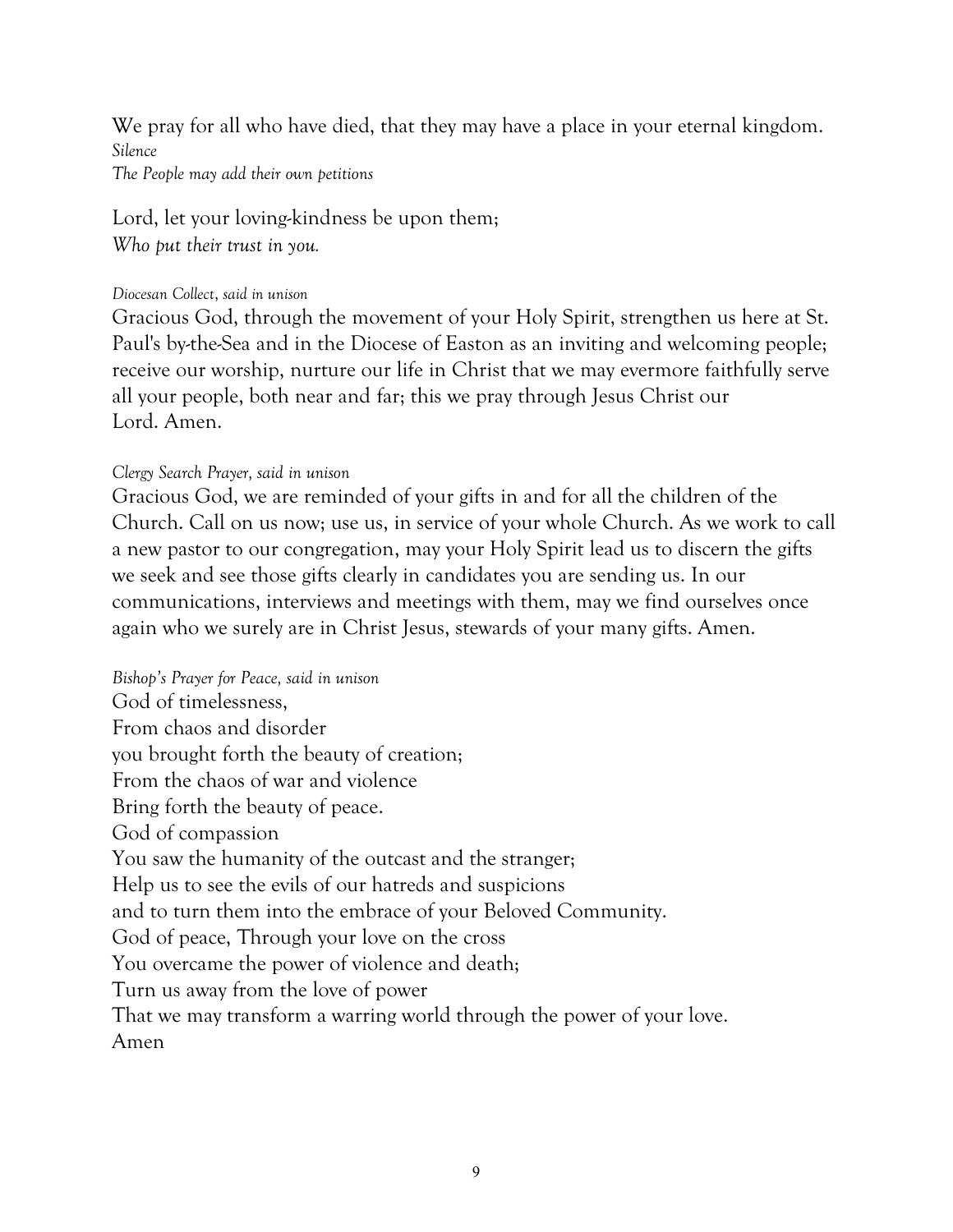We pray to you also for the forgiveness of our sins. *Silence may be kept.* 

*Leader and People*  Have mercy upon us, most merciful Father; in your compassion forgive us our sins, known and unknown, things done and left undone; and so uphold us by your Spirit that we may live and serve you in newness of life, to the honor and glory of your Name; through Jesus Christ our Lord. Amen.

*The Celebrant concludes with an absolution*

Almighty God have mercy on you, forgive you all your sins through our Lord Jesus Christ, strengthen you in all goodness, and by the power of the Holy Spirit keep you in eternal life. *Amen.*

### **The Peace**

*All stand. The Celebrant says to the people*

The peace of the Lord be always with you. *People* And also with you.

*Then the Ministers and People may greet one another in the name of the Lord.*

### **ANNOUNCEMENTS**

### **Holy Communion**

### **Offertory**

*The Celebrant says to the people* Walk in love, as Christ loved us and gave himself for us, an offering and sacrifice to God. *Ephesians 5:2*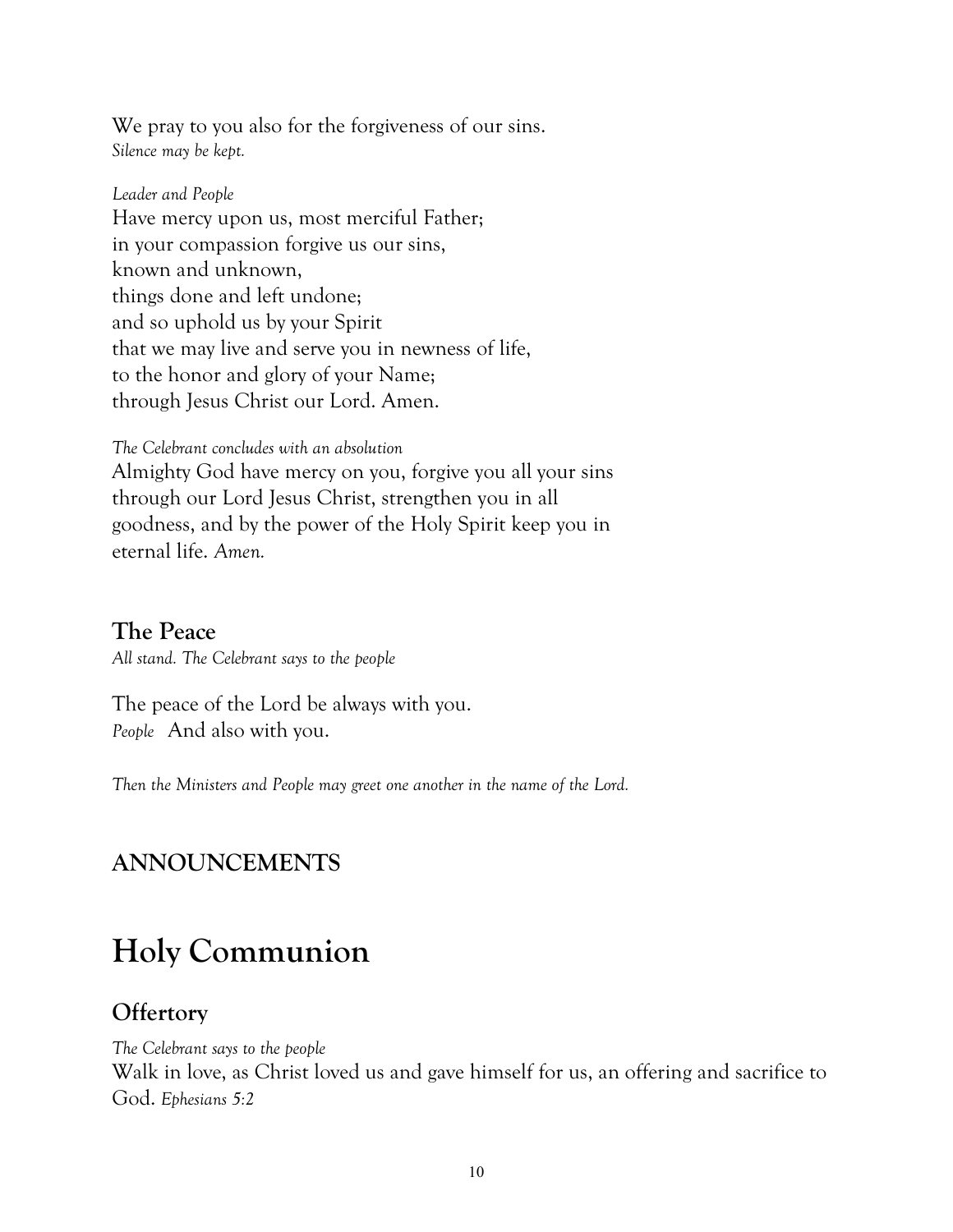### **Doxology**

### **Eucharistic Prayer C**

*The people remain standing. The Celebrant, whether bishop or priest, faces them and sings or says*

The Lord be with you.

*People* And also with you.

*Celebrant* Lift up your hearts.

*People* We lift them to the Lord.

*Celebrant* Let us give thanks to the Lord our God.

*People* It is right to give him thanks and praise.

*Then, facing the Holy Table, the Celebrant proceeds* God of all power, Ruler of the Universe, you are worthy of glory and praise. *Glory to you for ever and ever.*

At your command all things came to be: the vast expanse of interstellar space, galaxies, suns, the planets in their courses, and this fragile earth, our island home. *By your will they were created and have their being.*

From the primal elements you brought forth the human race, and blessed us with memory, reason, and skill. You made us the rulers of creation. But we turned against you, and betrayed your trust; and we turned against one another. *Have mercy, Lord, for we are sinners in your sight.*

Again and again, you called us to return. Through prophets and sages you revealed your righteous Law. And in the fullness of time you sent your only Son, born of a woman, to fulfill your Law, to open for us the way of freedom and peace.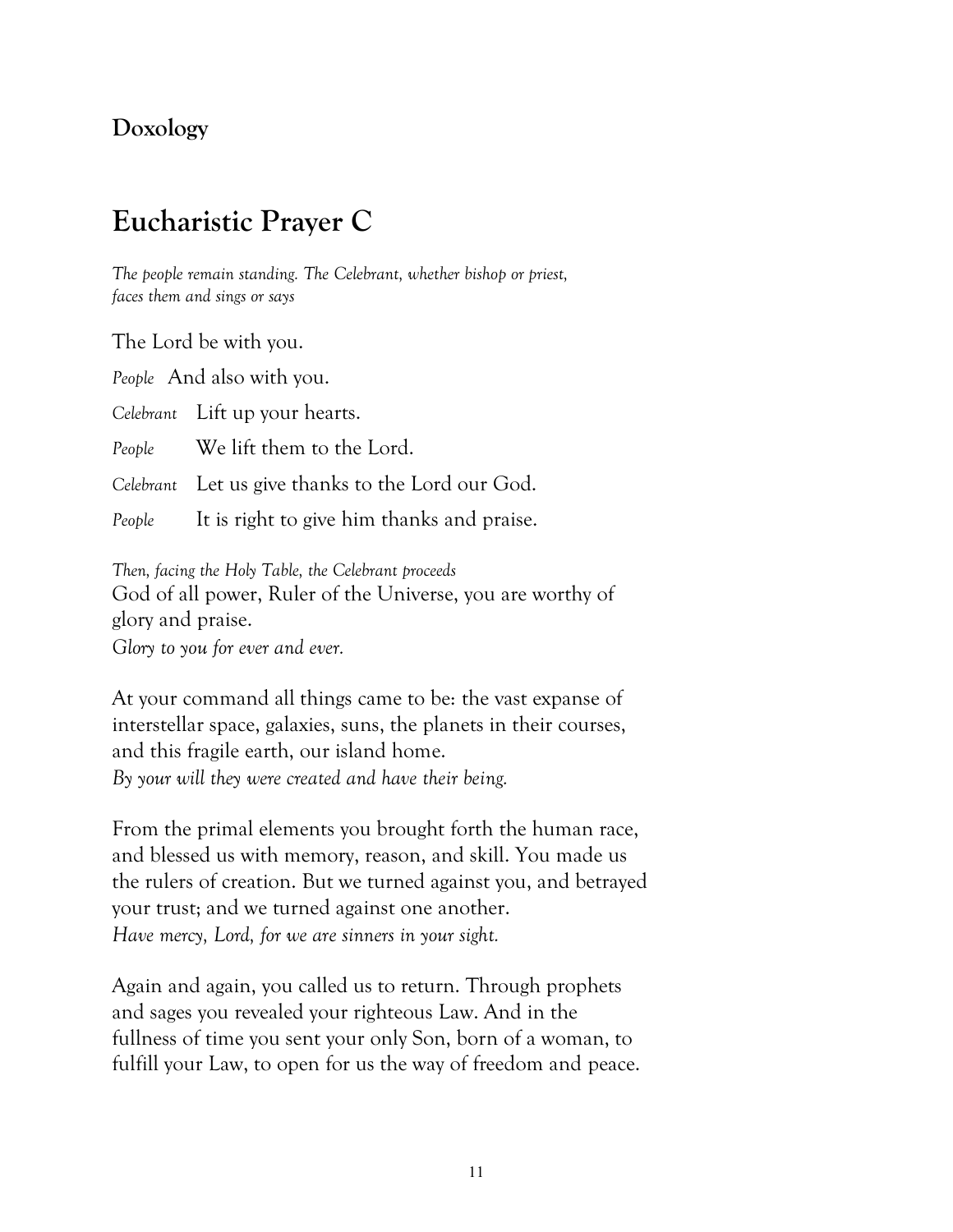*By his blood, he reconciled us. By his wounds, we are healed.*

And therefore we praise you, joining with the heavenly chorus, with prophets, apostles, and martyrs, and with all those in every generation who have looked to you in hope, to proclaim with them your glory, in their unending hymn:

#### *Celebrant and People*

Holy, Holy, Holy Lord, God of power and might, heaven and earth are full of your glory. Hosanna in the highest. Blessed is he who comes in the name of the Lord.

Hosanna in the highest.

#### *The Celebrant continues*

And so, Father, we who have been redeemed by him, and made a new people by water and the Spirit, now bring before you these gifts. Sanctify them by your Holy Spirit to be the Body and Blood of Jesus Christ our Lord.

On the night he was betrayed he took bread, said the blessing, broke the bread, and gave it to his friends, and said, "Take, eat: This is my Body, which is given for you. Do this for the remembrance of me."

After supper, he took the cup of wine, gave thanks, and said, "Drink this, all of you: This is my Blood of the new Covenant, which is shed for you and for many for the forgiveness of sins. Whenever you drink it, do this for the remembrance of me."

Remembering now his work of redemption, and offering to you this sacrifice of thanksgiving, *We celebrate his death and resurrection, as we await the day of his coming.*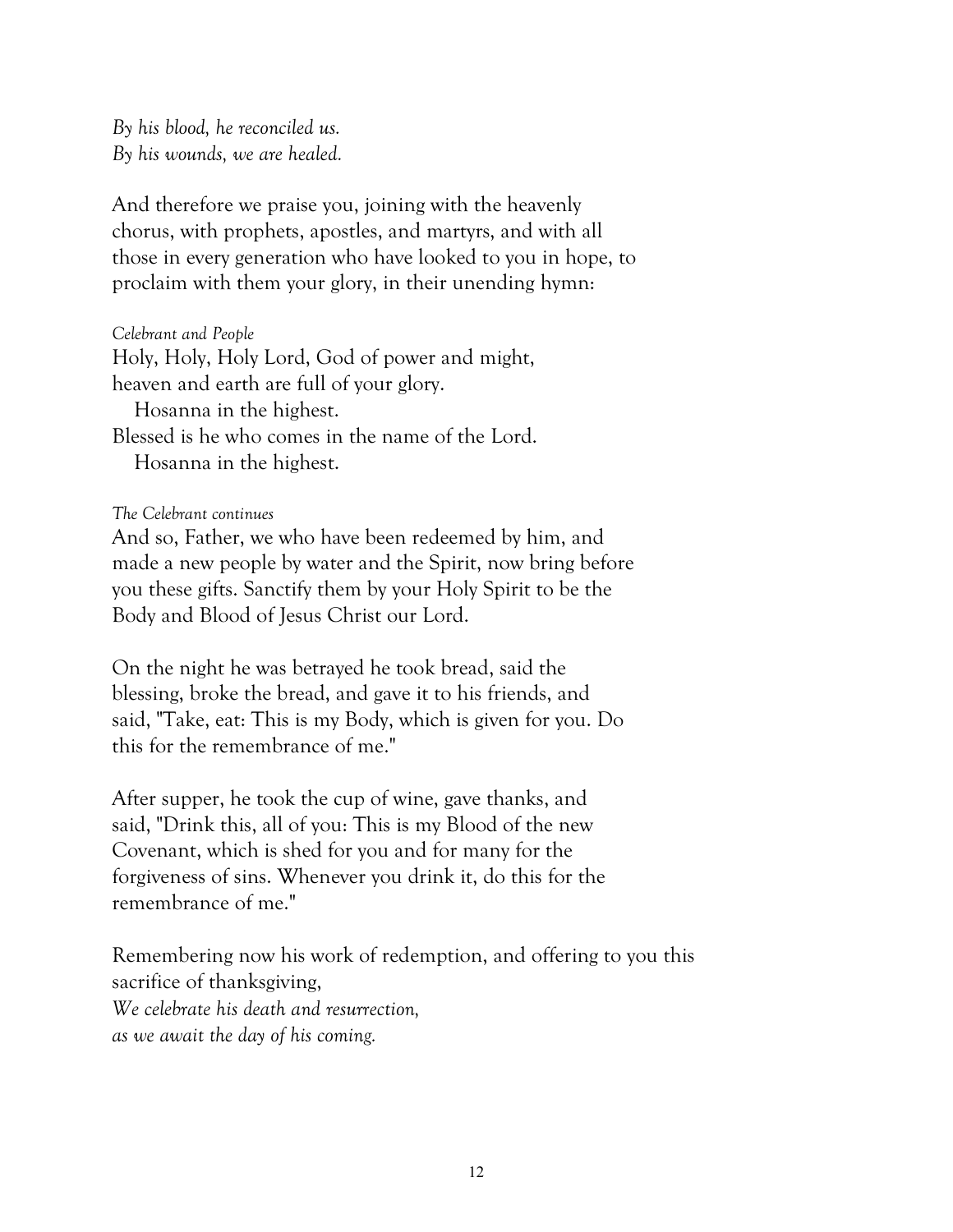Lord God of our Fathers: God of Abraham, Isaac, and Jacob; God and Father of our Lord Jesus Christ: Open our eyes to see your hand at work in the world about us. Deliver us from the presumption of coming to this Table for solace only, and not for strength; for pardon only, and not for renewal. Let the grace of this Holy Communion make us one body, one spirit in Christ, that we may worthily serve the world in his name.

*Risen Lord, be known to us in the breaking of the Bread.*

Accept these prayers and praises, Father, through Jesus Christ our great High Priest, to whom, with you and the Holy Spirit, your Church gives honor, glory, and worship, from generation to generation. *AMEN.*

And now, as our Savior Christ has taught us, we are bold to say,

*People and Celebrant* Our Father, who art in heaven, hallowed be thy Name, thy kingdom come, thy will be done, on earth as it is in heaven. Give us this day our daily bread. And forgive us our trespasses, as we forgive those who trespass against us. And lead us not into temptation, but deliver us from evil. For thine is the kingdom, and the power, and the glory, for ever and ever. *Amen.*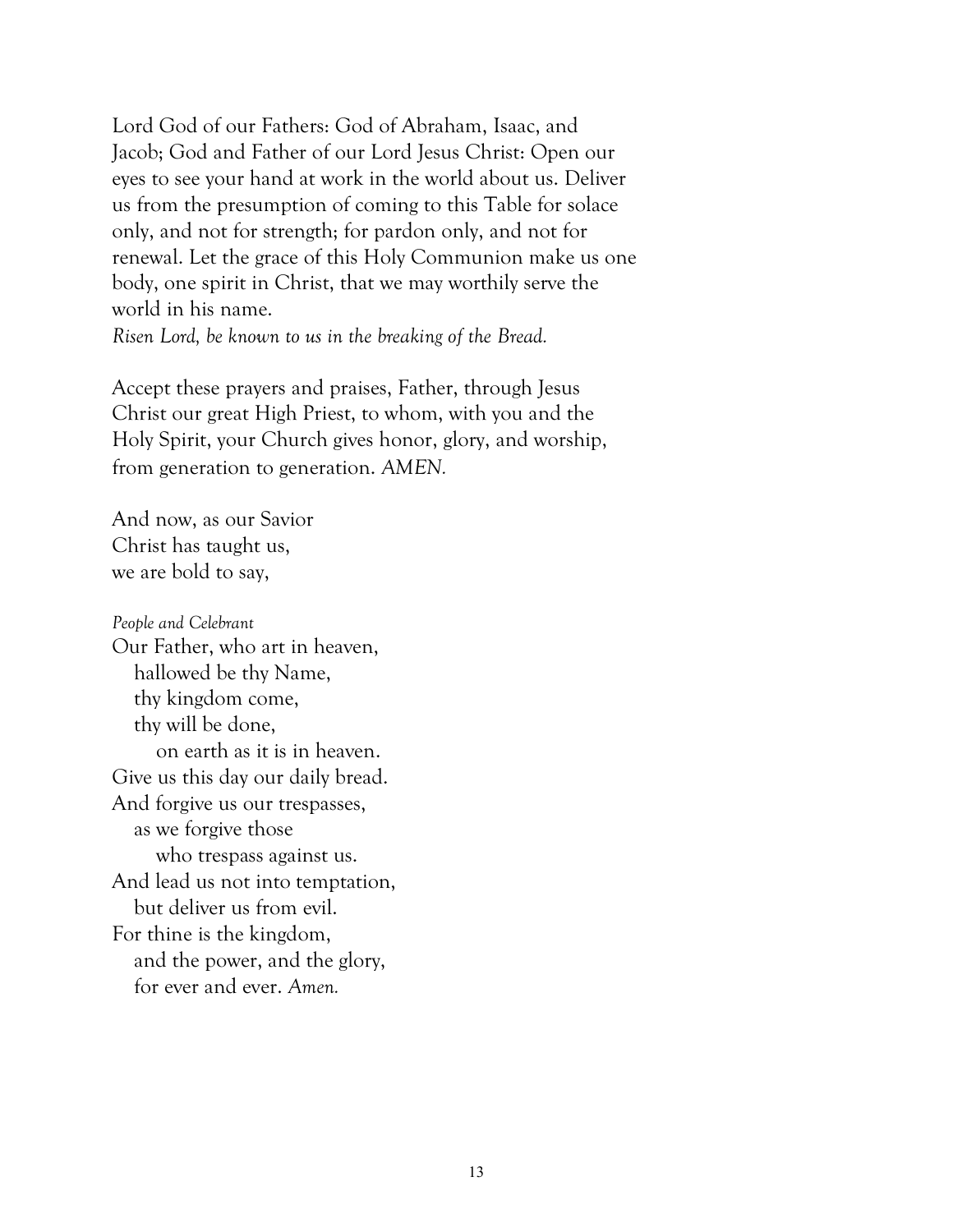### **The Breaking of the Bread**

*The Celebrant breaks the consecrated Bread.*

*A period of silence is kept.*

*Then may be sung or said* Christ our Passover is sacrificed for us; *Therefore let us keep the feast.*

*Facing the people, the Celebrant says the following Invitation* The Gifts of God for the People of God. Take them in remembrance that Christ died for you, and feed on him in your hearts by faith, with thanksgiving.

*The people receive the Sacrament in one kind. Proceed to the altar rail by the center aisle and exit by the side aisles.*

*The Bread and the Cup are given to the communicants with these words* The Body of Christ, the bread of heaven. [*Amen.*]

### **Communion Hymn: Hymnal 1982, #679**

1 Surely it is God who saves me; trusting him, I shall not fear. For the Lord defends and shields me and his saving help is near. So rejoice as you draw water from salvation's healing spring; in the day of your deliverance thank the Lord, his mercies sing.

2 Make his deeds known to the peoples; tell out his exalted Name. Praise the Lord, who has done great things; all his works his might proclaim. Zion, lift your voice in singing;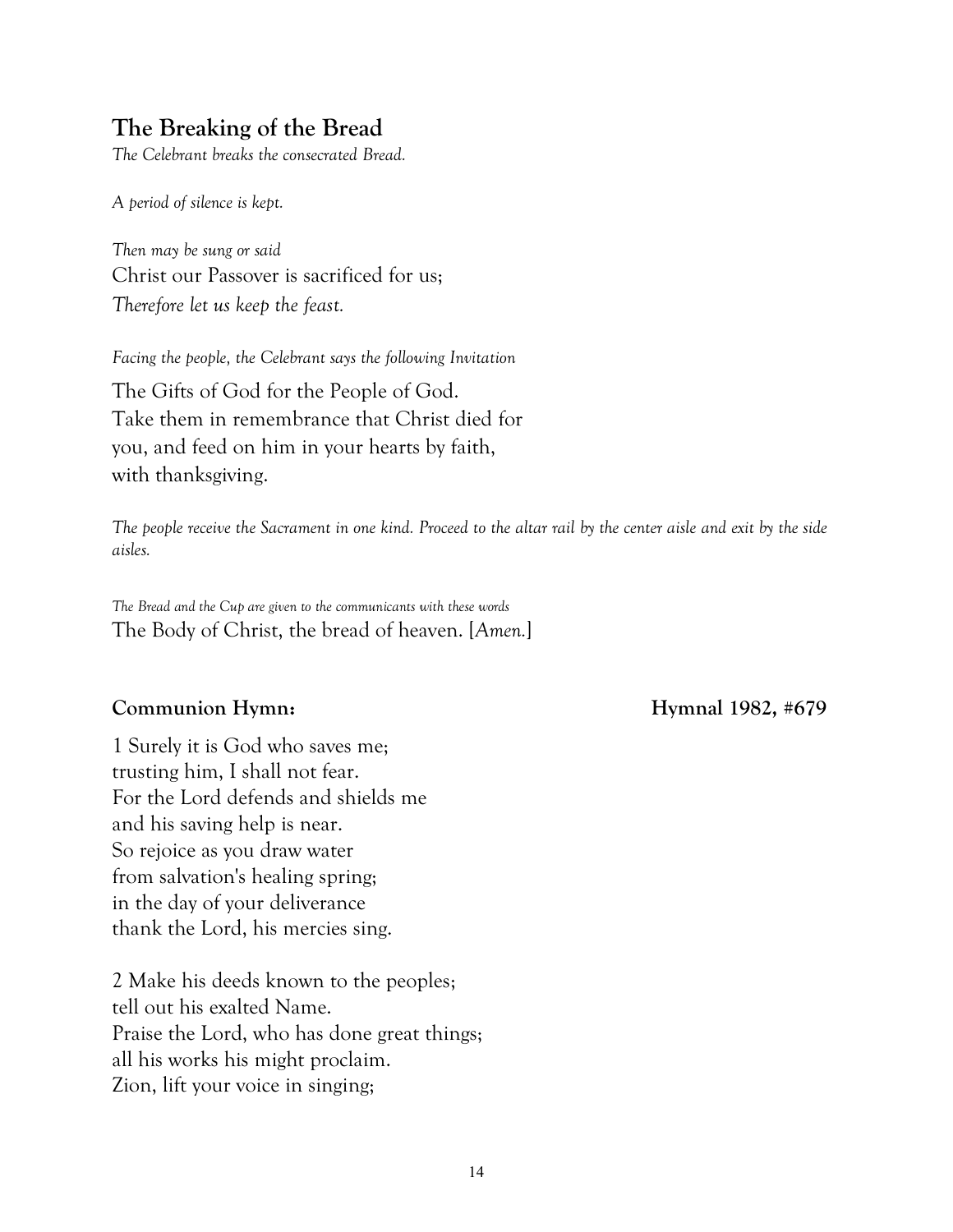for with you has come to dwell, in your very midst, the great and Holy One of Israel.

*After Communion, the Celebrant says* Let us pray.

*Celebrant and People* Eternal God, heavenly Father, you have graciously accepted us as living members of your Son our Savior Jesus Christ, and you have fed us with spiritual food in the Sacrament of his Body and Blood. Send us now into the world in peace, and grant us strength and courage to love and serve you with gladness and singleness of heart; through Christ our Lord. Amen.

### **Blessing**

#### **Recessional Hymn: Hymnal 1982, #398**

1 I sing the almighty power of God, that made the mountains rise, that spread the flowing seas abroad and built the lofty skies. I sing the wisdom that ordained the sun to rule the day; the moon shines full at his command, and all the stars obey.

2 I sing the goodness of the Lord, that filled the earth with food; he formed the creatures with his Word, and then pronounced them good. Lord, how thy wonders are displayed, where'er I turn my eye, if I survey the ground I tread, or gaze upon the sky!

3 There's not a plant or flower below, but makes thy glories known, and clouds arise, and tempests blow, by order from thy throne;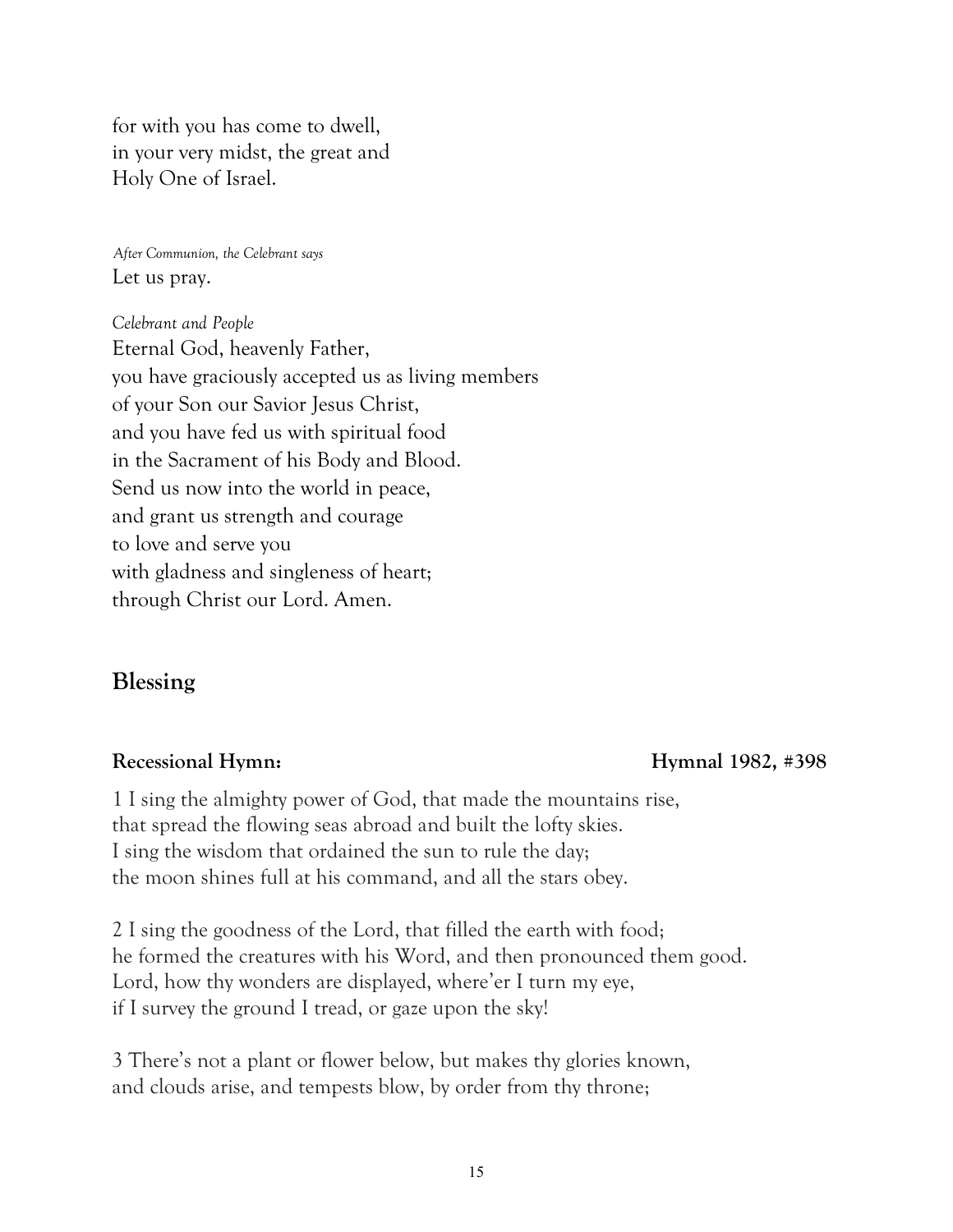while all that borrows life from thee is ever in thy care, and everywhere that I could be, thou, God, art present there.

*The Celebrant, dismisses them with these words*

*Celebrant* Go in peace to love and serve the Lord. *People* Thanks be to God.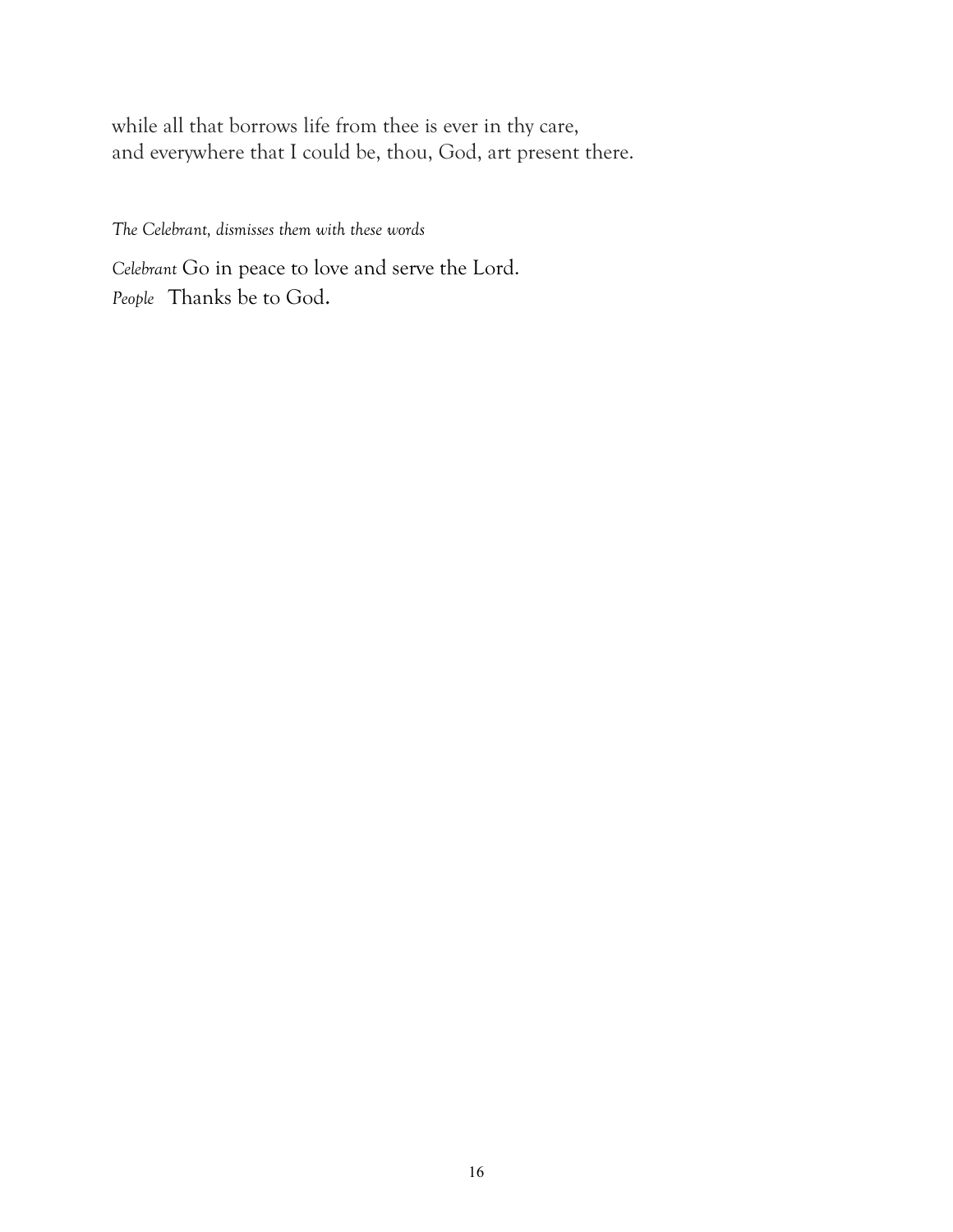## **Welcome to St. Paul's by-the-Sea Episcopal Church**

All baptized Christians, of any age & denomination, are welcome to receive communion. **\*\*Gluten Free Wafer** are available.

## **Prayer List**

Robbie Whittington Joyce, Cindy Dreslin, Kyle Harmon, Shirley Connor, Jose Cabrera, Ryan Fischer, Katlyn, David Warren, Letty Trimper Hurst, Rev. Penny Morrow, Fr. Joe Rushton, Connie Mayers, Doug Dryden, Brian Friedman, Grace, Delores Rothermel, Ronnie Skinner, Randy Hastings, Gary Ballard, Hugh, Frank Candeloro, Jr., John Rogers, John Seward, Stephanie Hill, Douglas Allan, Yvetta Henry Tull, Melvin, Jimmy Farley, Alex Hoffman, Jonathan Jones, Francisco Hector Diaz Diaz, Richard, Jean Charles, Brad, Larry Lorton, Betty Merenda, Dee Toms, Bob Rothermel, The Lecates Family, Lakelyn Draheim, The People of Ukraine

### **This Week We Pray For ...**

Diocesan Cycle of Prayer: We give thanks for the witness of God's people at St. Paul's, Berlin, and for their Rector, the Rev. Michael Moyer. God's blessing be upon Michael as he begins his new ministry in Japan.

Local Faith Communities Prayer Cycle: Curtis United Methodist Church, Berlin

Birthdays: Madison Mitchell, Elsie MacMullin, Diane Savage

### **Today's Worship Leaders**

Celebrant: Rev. Carl Mosley Reader: Amy Rothermel Altar Guild: Kay Ayres, Amanda Cropper Usher: Amanda Cropper Counters: Nancy Knotts, Debbie Shuster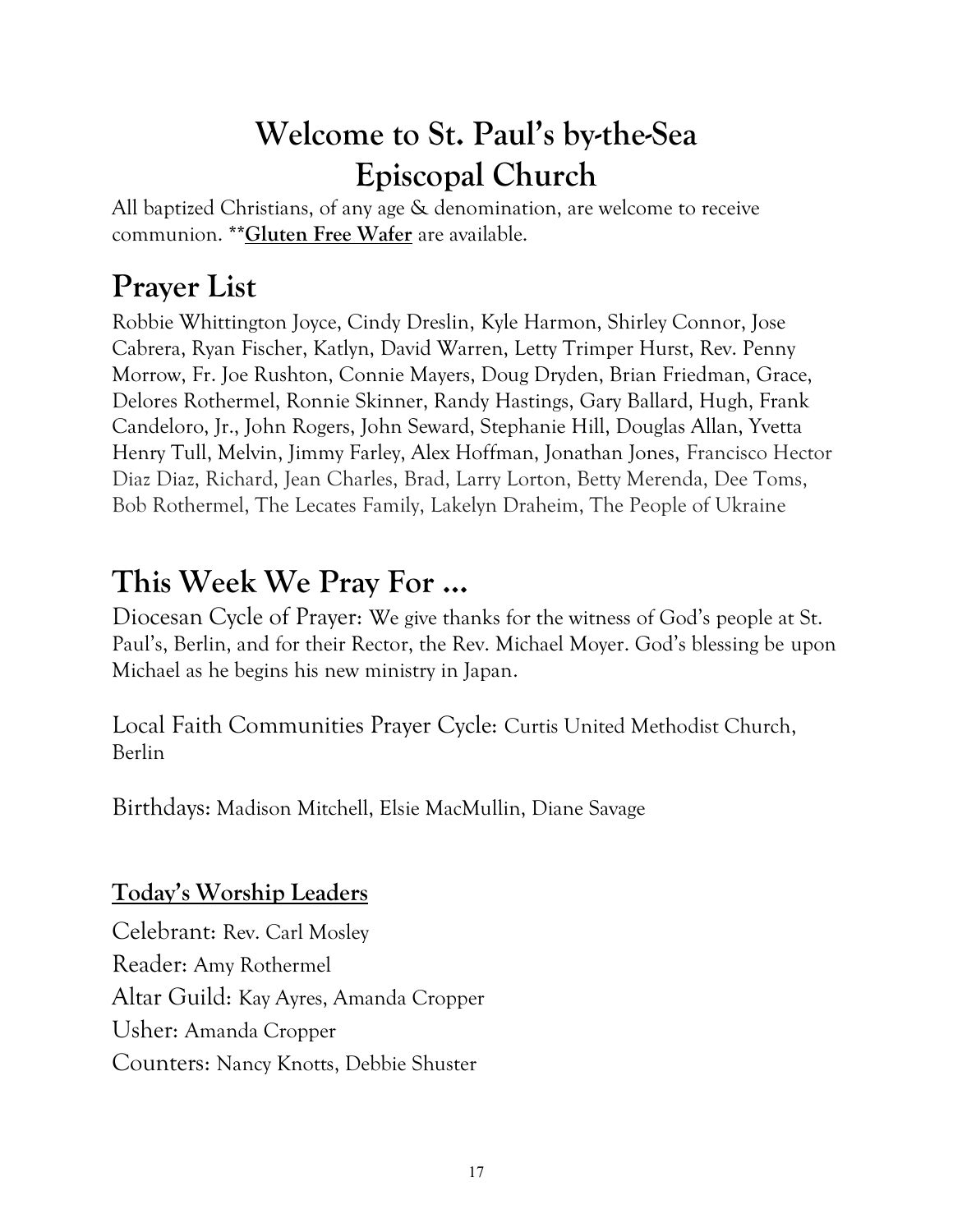### **Holy Week Schedule**

April 10: Palm Sunday & Bishop's Annual Visitation 10 am Holy Eucharist Bishop Marray

April 14: Maundy Thursday 6 pm Holy Eucharist Lenten Meal in DeWees Hall Fr. Carl Mosley

April 15: Good Friday 12 pm Stations of the Cross Fr. Carl Mosley

April 17: Easter Sunday 10 am Holy Eucharist Fr. Carl Mosley

### **REMINDER: Paid Parking on Third Street**

April 1 – May 26, 2022 Monday – Thursday: FREE Parking Friday – Sunday: \$2.00/hour

Contact the parish office at 410-289-3453, from 9am to Noon, to make arrangements to obtain a Sunday morning only parking pass or ask the Ushers at the services.

### **Mask Guidance**

We continue to be concerned about the health and wellbeing of our congregation and visitors who worship with us on Sundays. Accordingly, we are taking some prudent steps to help us all remain safe. If you have not been vaccinated for COVID-19, we ask that you wear a mask when you are in the church buildings. Additionally, if you have been vaccinated but have some underlying health issues or are over 65 years old, you may wish to wear a mask at church. We want you all to feel comfortable and safe when we are worshiping together.